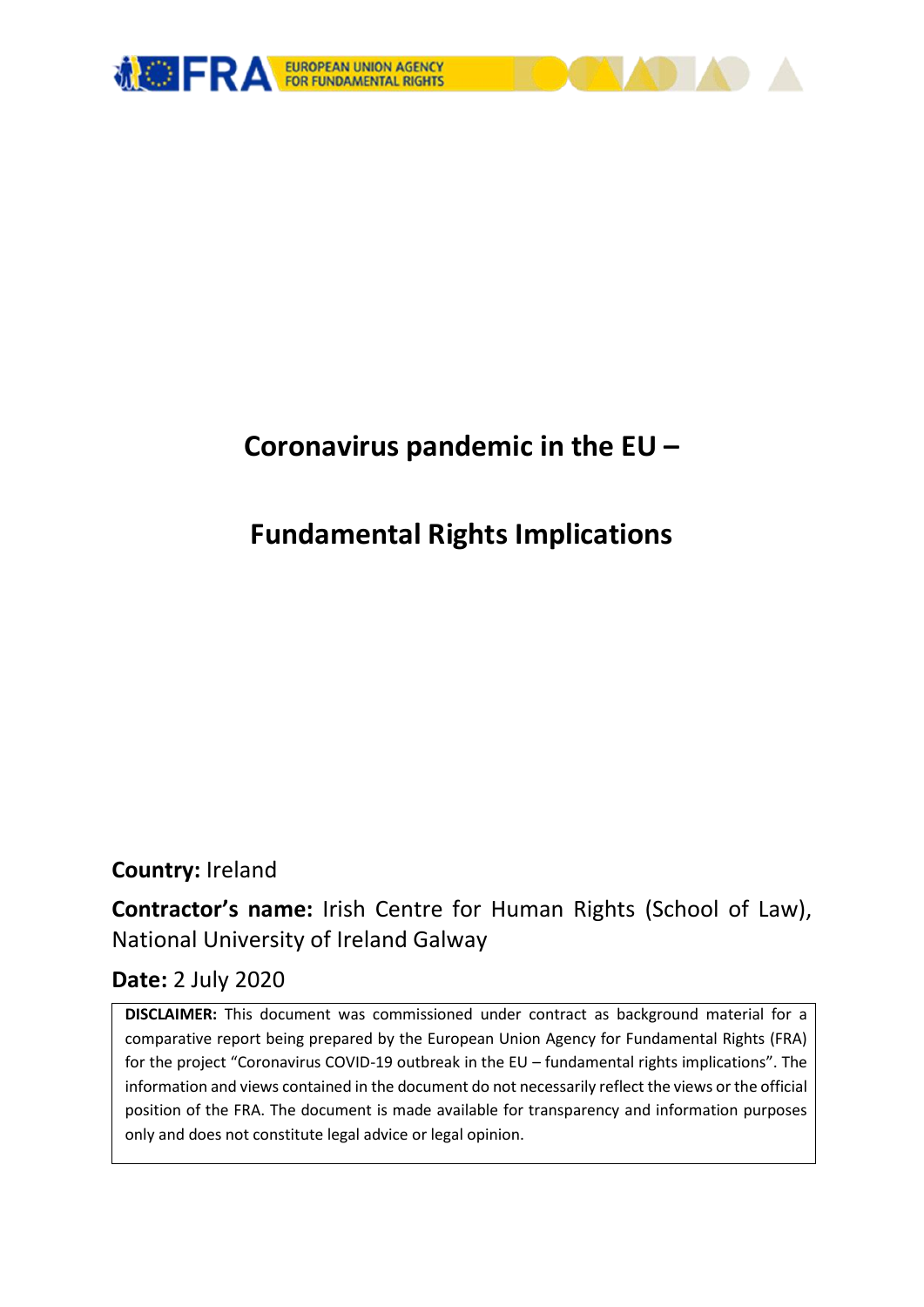# **1 Measures taken by government/public authorities**

## **1.1 Emergency laws/states of emergency**

In **Ireland,** the Health (Preservation and Protection and other Emergency Measures in the Public Interest) Act 2020 was signed into law on 20 March 2020.<sup>1</sup> This allowed the Government to put in place a stay at home order, which they did from 27 March.<sup>2</sup> Ireland is now progressively re-opening (see below).

The Emergency Measures Act has a 'sunset clause' of 9 November 2020, at which point the powers enacted under the new law will be reviewed, with the option to let them fall or be renewed.

As elsewhere, anti-racism demonstrations took place around Ireland in the first week of June 2020 following the death of George Floyd in the US. On June 1st, thousands of people marched through Dublin in solidarity with the Black Lives Matter movement. An Garda Síochána (the Irish police force) launched investigations into breaches of social distancing, saying that while organisers had made attempts to put in place social distancing measures, the turnout had substantially exceeded the organisers' expectations.<sup>3</sup> The Irish Chief Medical Officer asked people to stay away from such events, saying that attending such events is a 'risk to life'.<sup>4</sup> A subsequent march planned for  $8<sup>th</sup>$  June was cancelled by its organisers due to fears over potential prosecution. They emphasised that the Gardaí had not threatened or attempted to intimidate the organisers, but that a number of safety concerns and potential criminal offences were raised.<sup>5</sup>

## **1.2 Measures affecting the general population**

#### **1.2.1 Social distancing**

**.** 

Ireland entered Phase Two of a progressive re-opening on 8 June, and moved to Phase Three on 29 June. In Phase Two, people could travel anywhere within their own county, or up to 20km from their home, and in Phase Three, anywhere nationwide.<sup>6</sup> However, from 8 June, the regulations giving An Garda Síochána the power to enforce restrictions no longer include the power to enforce the movement restrictions.<sup>7</sup> The Gardaí still have the power to enforce other provisions, such as the

<sup>&</sup>lt;sup>1</sup> Ireland, Health (Preservation and Protection and other Emergency Measures in the Public Interest) Act 2020, available at[: https://www.oireachtas.ie/en/bills/bill/2020/3/](https://www.oireachtas.ie/en/bills/bill/2020/3/).

<sup>&</sup>lt;sup>2</sup> Government of Ireland (2020), 'Speech of Taoiseach Leo Varadkar', 27 March 2020, available at: [https://merrionstreet.ie/en/News-Room/News/Speech\\_of\\_Taoiseach\\_Leo\\_Varadkar\\_27\\_March\\_2020.html](https://merrionstreet.ie/en/News-Room/News/Speech_of_Taoiseach_Leo_Varadkar_27_March_2020.html) .

<sup>3</sup> Ireland RTÉ News (2020), 'Anti-racism protests take place around Ireland', 6 June 2020, available at: <https://www.rte.ie/news/ireland/2020/0606/1145864-anti-racism-protests-ireland/> .

<sup>4</sup> RTÉ News (2020), 'Gardaí investigate if Dublin rally breached regulations', 2 June 2020, available at: <https://www.rte.ie/news/ireland/2020/0602/1145043-dublin-protest/> .

<sup>5</sup> The Irish Times (2020), 'Black Lives Matter protest planned for Dublin is cancelled', 3 June 2020, available at: [https://www.irishtimes.com/news/crime-and-law/black-lives-matter-protest-planned-for-dublin-is-cancelled-](https://www.irishtimes.com/news/crime-and-law/black-lives-matter-protest-planned-for-dublin-is-cancelled-1.4269763)[1.4269763](https://www.irishtimes.com/news/crime-and-law/black-lives-matter-protest-planned-for-dublin-is-cancelled-1.4269763) .

<sup>6</sup> Government of Ireland (2020), 'View the measures in Phase 3 which are in place right now', 28 June 2020, <https://www.gov.ie/en/publication/d06271-easing-the-covid-19-restrictions-on-29-june-phase-3/>.

<sup>7</sup> The Irish Times (2020), 'Covid-19: Gardaí lose enforcement powers over movement restrictions', 9 June 2020, available at: [https://www.irishtimes.com/news/crime-and-law/covid-19-garda%C3%AD-lose-enforcement](https://www.irishtimes.com/news/crime-and-law/covid-19-garda%C3%AD-lose-enforcement-powers-over-movement-restrictions-1.4273899)[powers-over-movement-restrictions-1.4273899](https://www.irishtimes.com/news/crime-and-law/covid-19-garda%C3%AD-lose-enforcement-powers-over-movement-restrictions-1.4273899) .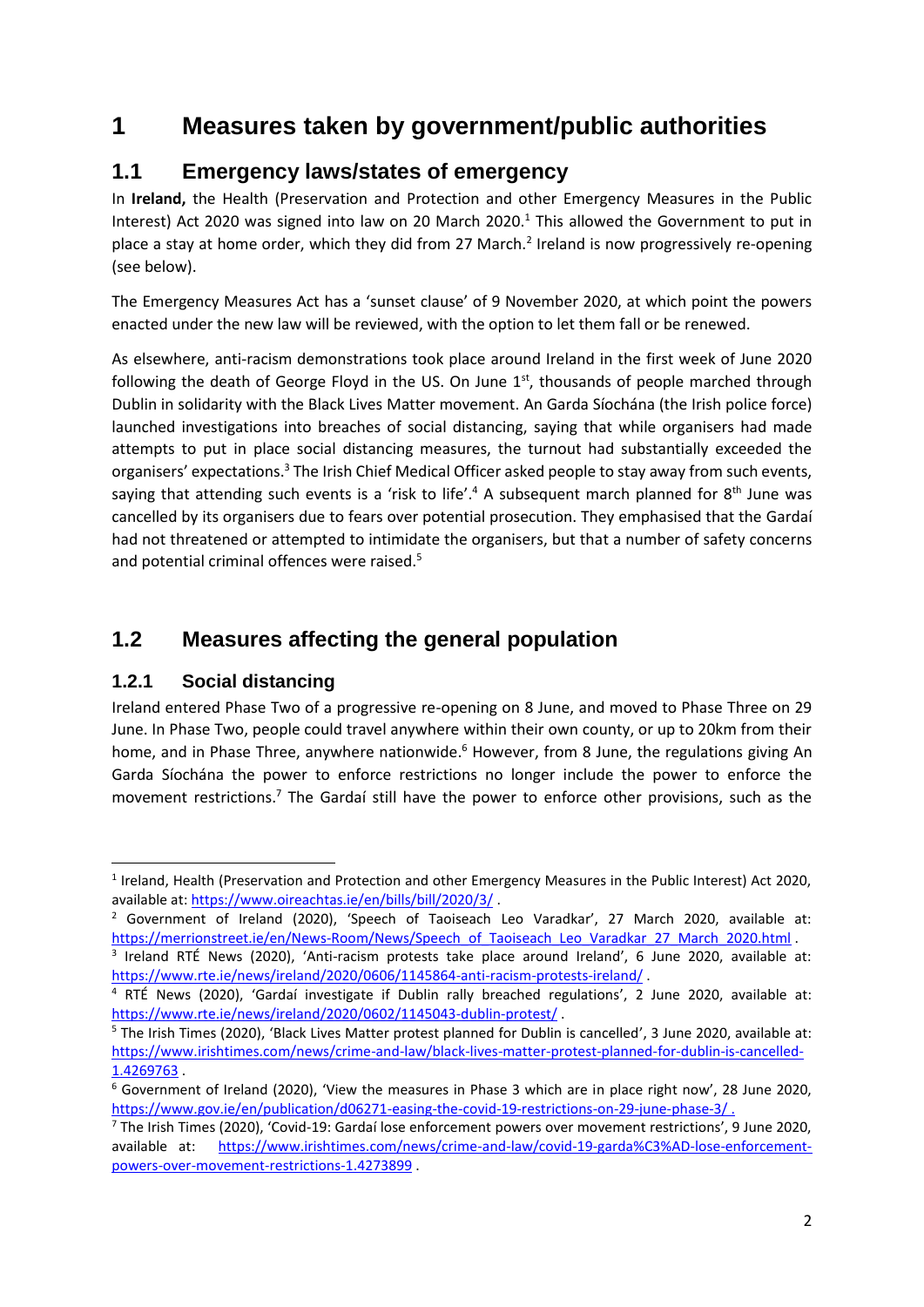prohibition of large events. The Irish Council for Civil Liberties has welcomed the 'return to policing by consent'. 8

Between 30 May and 27 June, Gardaí invoked the COVID-19 regulations 31 times.  $9$  There were 33incidents of spitting and/or coughing against members of An Garda Síochána in the same period, and anti-spit hoods were used 25times. The Policing Authority has said that the 'use of anti-spit hoods remains a key concern for the Authority' and will continue to be monitored and examined by them 'until the anticipated withdrawal of these hoods when this public health emergency comes to an end'. 10

#### **1.2.2 Education**

1

Schools and third level institutions will remain closed until the new academic year in the autumn, but summer programmes for vulnerable children have been expanded.

On 12 June, the Department of Education published a report to Government signalling their intention to: 'open schools in accordance with the normal start of the new school year to the fullest extent while minimising the risks from a public health perspective'.<sup>11</sup> The report outlines concerns expressed by school principals around 'near total reliance on mobile phones' as learning devices in disadvantaged areas, and the ineffectiveness of distance learning for students with special educational needs.

The report suggests that 'the requirement to observe physical distancing imposes a direct constraint on plans to re-open schools', and that a 2 metre rule (as is currently in place in Ireland) would result in primary pupils attending school just one day a week, or 50% attendance at 1 metre distancing.<sup>12</sup> The report therefore recommends that there should not be a requirement to maintain a specific distance when re-opening schools. Increased hand washing, cleaning and stay at home regimes for any children who are unwell would be put in place, and the confinement of students to class groupings and staggered pick up and drop off times. These plans have been opposed by one of the main teachers' unions, the Association of Secondary Teachers Ireland, who have said that: 'any deviation from the health advice available from the National Public Health Emergency Team would be unacceptable'.<sup>13</sup> While the outgoing Minister for Education had confirmed his intention to proceed with plans to reopen without social distancing, the new Minister for Education under the new government appointed

<sup>&</sup>lt;sup>8</sup> ICCL (2020), 'ICCL welcomes decriminalisation of restriction on movement and return to policing by consent', 8 June 2020, available at: [https://www.iccl.ie/news/iccl-welcomes-decriminalisation-of-restriction-on](https://www.iccl.ie/news/iccl-welcomes-decriminalisation-of-restriction-on-movement/)[movement/](https://www.iccl.ie/news/iccl-welcomes-decriminalisation-of-restriction-on-movement/) .

<sup>&</sup>lt;sup>9</sup> Ireland, Department of Justice and Equality (2020), 'Use of Covid-19 related powers by an Garda Siochana', available at: [http://www.justice.ie/en/JELR/Pages/Use\\_of\\_Covid-](http://www.justice.ie/en/JELR/Pages/Use_of_Covid-19_related_powers_by_An_Garda_S%C3%ADoch%C3%A1na)19 related powers by An Garda S%C3%ADoch%C3%A1na .

<sup>&</sup>lt;sup>10</sup> The Policing Authority Ireland (2020), 'Policing Performance by the Garda Siochana in relation to COVID-19 Reguations', and the state of the control of the control of the definition of the definition of the definition of the definition of the definition of the definition of the definition of the definition of the definition of [https://www.policingauthority.ie/assets/uploads/documents/Policing\\_Performance\\_by\\_the\\_Garda\\_S%C3%AD](https://www.policingauthority.ie/assets/uploads/documents/Policing_Performance_by_the_Garda_S%C3%ADoch%C3%A1na_in_relation_to_Covid-19_Regulations_20200604.pdf) [och%C3%A1na\\_in\\_relation\\_to\\_Covid-19\\_Regulations\\_20200604.pdf](https://www.policingauthority.ie/assets/uploads/documents/Policing_Performance_by_the_Garda_S%C3%ADoch%C3%A1na_in_relation_to_Covid-19_Regulations_20200604.pdf) .

<sup>&</sup>lt;sup>11</sup> Ireland, Department of Education and Skills (2020), 'Planning for reopening schools in line with the Roadmap for reopening society and business', 12 June 2020, [https://www.education.ie/en/covid-](https://www.education.ie/en/covid-19/planning-for-reopening-schools.pdf)

[<sup>19/</sup>planning-for-reopening-schools.pdf](https://www.education.ie/en/covid-19/planning-for-reopening-schools.pdf) .

 $12$  Ireland, Department of Education and Skills (2020), 'Planning for reopening schools in line with the Roadmap for reopening society and business', 12 June 2020, [https://www.education.ie/en/covid-](https://www.education.ie/en/covid-19/planning-for-reopening-schools.pdf)[19/planning-for-reopening-schools.pdf](https://www.education.ie/en/covid-19/planning-for-reopening-schools.pdf) .

<sup>13</sup> ASTI (2020), 'Physical distancing for schools must be in line with public health advice', 12 June 2020.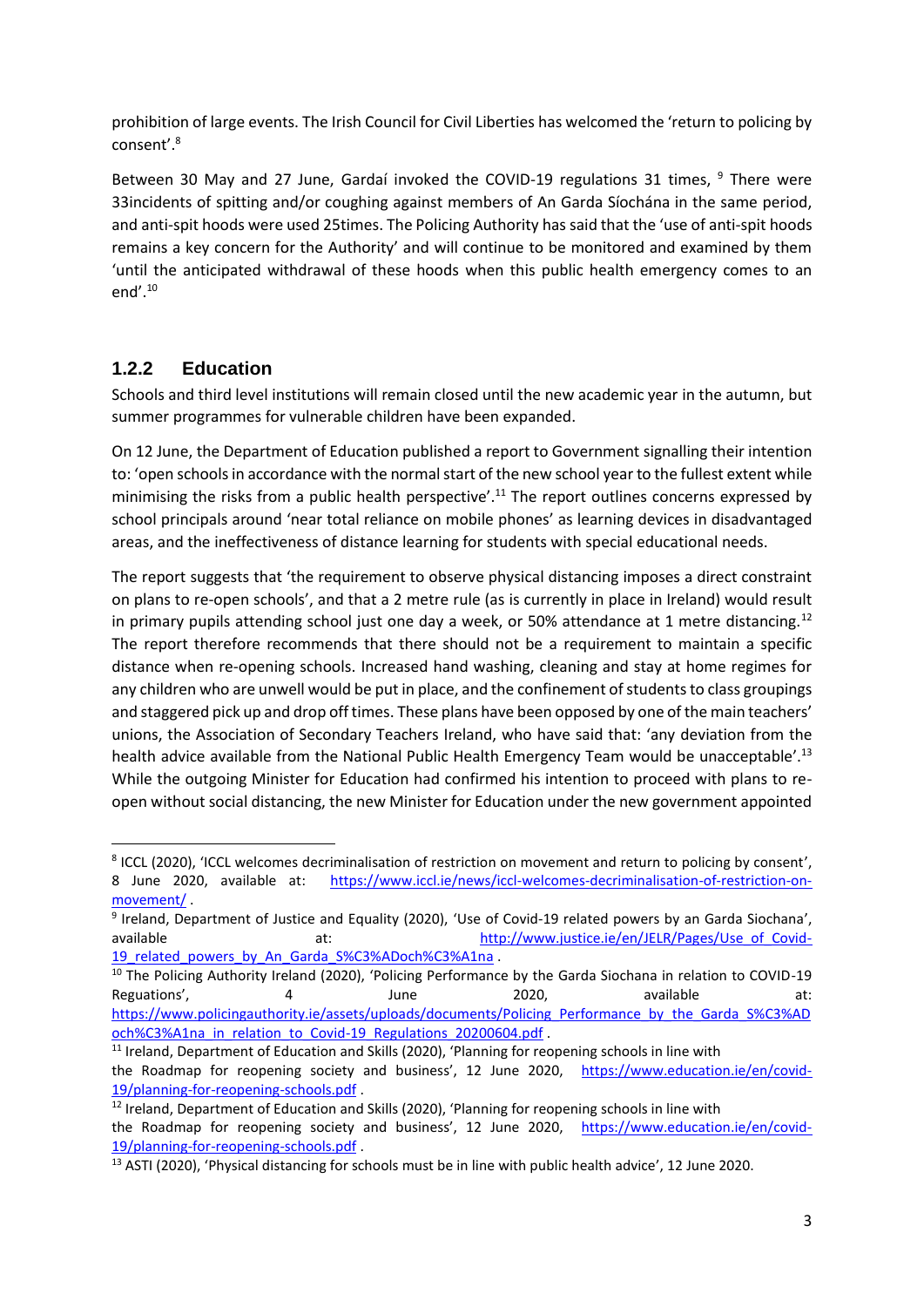on 27 June 2020 has taken a softer line, saying that she is 'keen' to re-open schools, but very 'keen that would happen as a consequence of engagement with all stakeholders and also acting on the very best public health advice available to us'.<sup>14</sup>

On 12 June, the Department of Education announced an expanded summer programme for 2020.<sup>15</sup> Usually offered to children with autism and with severe or profound disabilities, it is now expanded to cover a wider range of children with special needs. Teachers and special needs assistants are being given the opportunity to offer provision in-school or in the home, for two to four weeks over the summer months. 3,400 children will benefit from the school-based programme, while 9,200 children have registered for the home-based programme.<sup>16</sup>

They have also announced that they will fund any school in disadvantaged areas to run a week-long summer camp for up to 36 students. Schools are free to target the cohort of pupils they feel most appropriate, based on their social, educational or wellbeing needs, assessment outcomes, early intervention and age-cohorts. <sup>17</sup> 210 (of 692) primary schools, and 14 (of198) secondary schools have registered to participate.<sup>18</sup>

Creches and childcare were permitted to re-open for most children on 29 June 2020.<sup>19</sup> Services were advised to group children and carers into small groups known as 'play-pods' to minimise spread of infection, and parents advised to keep their children at home at any sign of infection, or any suspected or confirmed COVID-19 illness in the household. A financial package has been put in place to allow reopening childcare providers to keep their fees at pre-COVID-19 rates. However, these supports will expire on 23 August 2020, and the national membership organisation for childcare providers, Early Childhood Ireland, has warned that pre-existing issues of prohibitively high insurance rates, and difficulties with staff retention and recruitment are likely to be exacerbated by the COVID-19 pandemic.<sup>20</sup>

Third level insitutions plan to re-open campuses in September/October for the new academic year.<sup>21</sup> While there is no standard approach for the third level sector, most universities are planning a mix of

1

[https://www.iua.ie/covid-19/university\\_updates\\_faqs/](https://www.iua.ie/covid-19/university_updates_faqs/)

<sup>&</sup>lt;sup>14</sup> RTÉ News (2020), 'Education minister 'keen' to reopen schools in late August, September', 28 June 2020, available at:<https://www.rte.ie/news/education/2020/0628/1150197-education-minister-schools-reopen/> .

<sup>&</sup>lt;sup>15</sup> Ireland, Department of Education and Skills (2020), 'Government announces new Summer Provision 2020', 12 June 2020, available at: [https://www.education.ie/en/Press-Events/Press-Releases/2020-press-releases/PR20-](https://www.education.ie/en/Press-Events/Press-Releases/2020-press-releases/PR20-06-12.html) [06-12.html](https://www.education.ie/en/Press-Events/Press-Releases/2020-press-releases/PR20-06-12.html) .

<sup>16</sup> Government of Ireland (2020), 'Dáil Eireann (Parliament lower house) debate', Wednesday 24 June 2020, available at:<https://www.oireachtas.ie/en/debates/debate/dail/2020-06-24/24/> .

<sup>&</sup>lt;sup>17</sup> Ireland, Department of Education and Skills (2020), 'Frequently Asked Questions on the Reconnecting with School Summer Camp

Programme for DEIS Primary Schools', June 2020, available at: [https://www.education.ie/en/Parents/Services/summerprovision/FAQs-Reconnecting-with-School-Summer-](https://www.education.ie/en/Parents/Services/summerprovision/FAQs-Reconnecting-with-School-Summer-Camp-Programme-DEIS-Primary-Schools.pdf)[Camp-Programme-DEIS-Primary-Schools.pdf](https://www.education.ie/en/Parents/Services/summerprovision/FAQs-Reconnecting-with-School-Summer-Camp-Programme-DEIS-Primary-Schools.pdf) .

<sup>&</sup>lt;sup>18</sup> Government of Ireland (2020), 'Dáil Eireann (Parliament lower house) debate', Wednesday 24 June 2020, available at:<https://www.oireachtas.ie/en/debates/debate/dail/2020-06-24/24/> .

<sup>&</sup>lt;sup>19</sup> Ireland Department of Children and Youth Affairs (2020), 'Crèche, Pre-school and Childminding about to reopen', available at: <https://www.gov.ie/en/publication/e18e6-ready-to-reopen/> .

<sup>&</sup>lt;sup>20</sup>Government of Ireland (2020), 'Oireachtas Special Committee on COVID-19 response', 23 June 2020, available at: [https://www.oireachtas.ie/en/debates/debate/special\\_committee\\_on\\_covid-19\\_response/2020-06-23/4/](https://www.oireachtas.ie/en/debates/debate/special_committee_on_covid-19_response/2020-06-23/4/)  $21$  Irish Universities Association (2020), University Updates and FAQs on COVID-19, 1 April 2020, available at: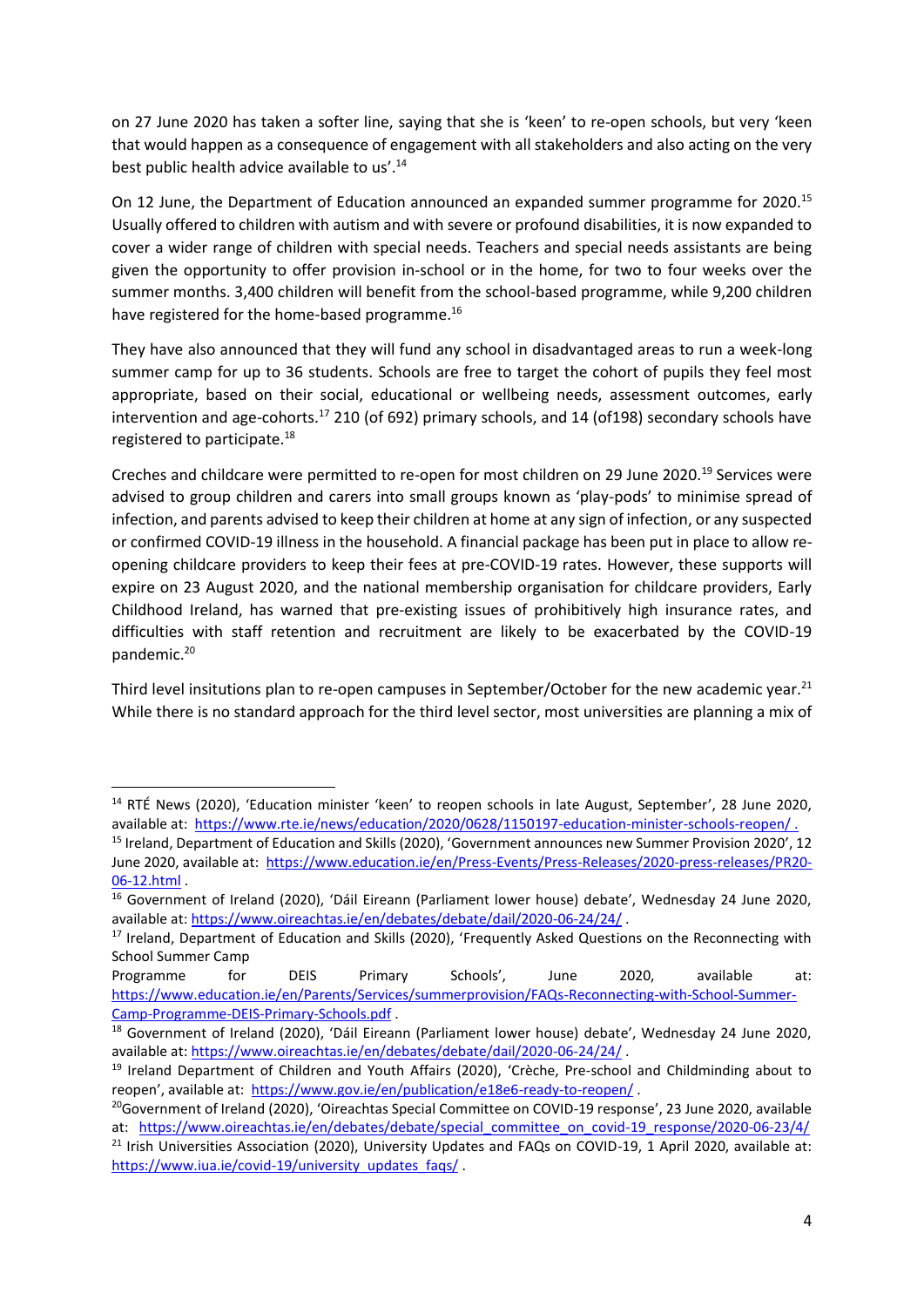blended learning for larger lectures and seminars, combined with smaller classes delivered in person on campus where possible.<sup>22</sup>

#### **1.2.3 Work**

In Phase Three, commencing on 29 June 2020, almost all businesses are now permitted to re-open, with the exception of pubs and bars which do not serve meals, which will re-open in Phase Four commencing on 20 July 2020. <sup>23</sup>

Businesses must respect physical distancing, and the general guidance for all workplaces is the Return to Work Safely Protocol, developed by the Government in dialogue with trade union and employer representatives. 24

While numbers receiving the COVID-19 Pandemic Unemployment payment have fallen by 108,000 since restrictions starting easing in Ireland, 500,000 workers continue to receive the payment, which is to remain in place until at least August.<sup>25</sup>

#### **1.2.4 Access to justice**

**.** 

Courts have been resuming some business in line with the Irish Courts Service announcement of a 'gradual and careful planning for creating a pathway to opening some courts' on 8 May 2020.<sup>26</sup> Remote hearings will also continue, particularly in the Supreme Court and Court of Appeal. Video conferencing for certain parties in lower courts, particularly for defendants in custody appearing in court, will also continue.<sup>27</sup> On 18 June 2020, the Irish Courts Service launched a new COVID-19 Court Users' video for those attending court during the COVID-19 pandemic.<sup>28</sup> Only parties essential to the proceedings are to attend, and cases involving multiple witnesses remain suspended.

For example, the High Court has now announced that motions on the Common Law List which were originally listed for hearing on 16 March 2020, when restrictions first commenced, will now be heard in the week beginning 29<sup>th</sup> June.<sup>29</sup> Staggered times have been allocated for parties to attend Court to

<sup>&</sup>lt;sup>22</sup> See, for example, NUI Galway, 'Coronvirus COVID-19', available at: <http://www.nuigalway.ie/alert/>

<sup>&</sup>lt;sup>23</sup> Government of Ireland (2020), 'View the measures in Phase 3 which are in place right now', 28 June 2020, <https://www.gov.ie/en/publication/d06271-easing-the-covid-19-restrictions-on-29-june-phase-3/> .

<sup>&</sup>lt;sup>24</sup> Government of Ireland (2020), 'Return to Work Safely Protocol, COVID-19 Specific National Protocol for Employers and Workers', 8 May 2020, available at: [https://www.gov.ie/en/publication/22829a-return-to-work](https://www.gov.ie/en/publication/22829a-return-to-work-safely-protocol/)[safely-protocol/](https://www.gov.ie/en/publication/22829a-return-to-work-safely-protocol/) .

 $25$  Government of Ireland (2020), 'Update on payments awarded for COVID-19 Pandemic Unemployment Payment and Enhanced Illness Benefit', 15 June 2020, available at: [https://www.gov.ie/en/press-release/eed4f](https://www.gov.ie/en/press-release/eed4f-update-on-payments-awarded-for-covid-19-pandemic-unemployment-payment-and-enhanced-illness-benefit/)[update-on-payments-awarded-for-covid-19-pandemic-unemployment-payment-and-enhanced-illness](https://www.gov.ie/en/press-release/eed4f-update-on-payments-awarded-for-covid-19-pandemic-unemployment-payment-and-enhanced-illness-benefit/)[benefit/.](https://www.gov.ie/en/press-release/eed4f-update-on-payments-awarded-for-covid-19-pandemic-unemployment-payment-and-enhanced-illness-benefit/)

 $26$  Ireland Courts Service (2020), 'Gradual and careful planning for creating a pathway to opening some courts', Courts Statements Friday May 8th 2020, available at: [https://beta.courts.ie/news/gradual-and-careful-planning](https://beta.courts.ie/news/gradual-and-careful-planning-creating-pathway-opening-some-courts-courts-statements-friday-may)[creating-pathway-opening-some-courts-courts-statements-friday-may](https://beta.courts.ie/news/gradual-and-careful-planning-creating-pathway-opening-some-courts-courts-statements-friday-may) .

<sup>&</sup>lt;sup>27</sup> Ireland Courts Service (2020), 'Courts Service COVID-19 update', available at: [https://beta.courts.ie/covid-19](https://beta.courts.ie/covid-19-response-updates) [response-updates](https://beta.courts.ie/covid-19-response-updates) .

<sup>&</sup>lt;sup>28</sup> Ireland Courts Service (2020), 'Informational video', available at: [https://beta.courts.ie/covid-19-response](https://beta.courts.ie/covid-19-response-updates)[updates](https://beta.courts.ie/covid-19-response-updates) .

 $29$  Ireland Courts Service (2020), 'Resumption of High Court Common Law Lists on Monday 29th June', 24 June 2020, available at:<https://beta.courts.ie/news/resumption-high-court-common-law-lists-monday-29th-june> .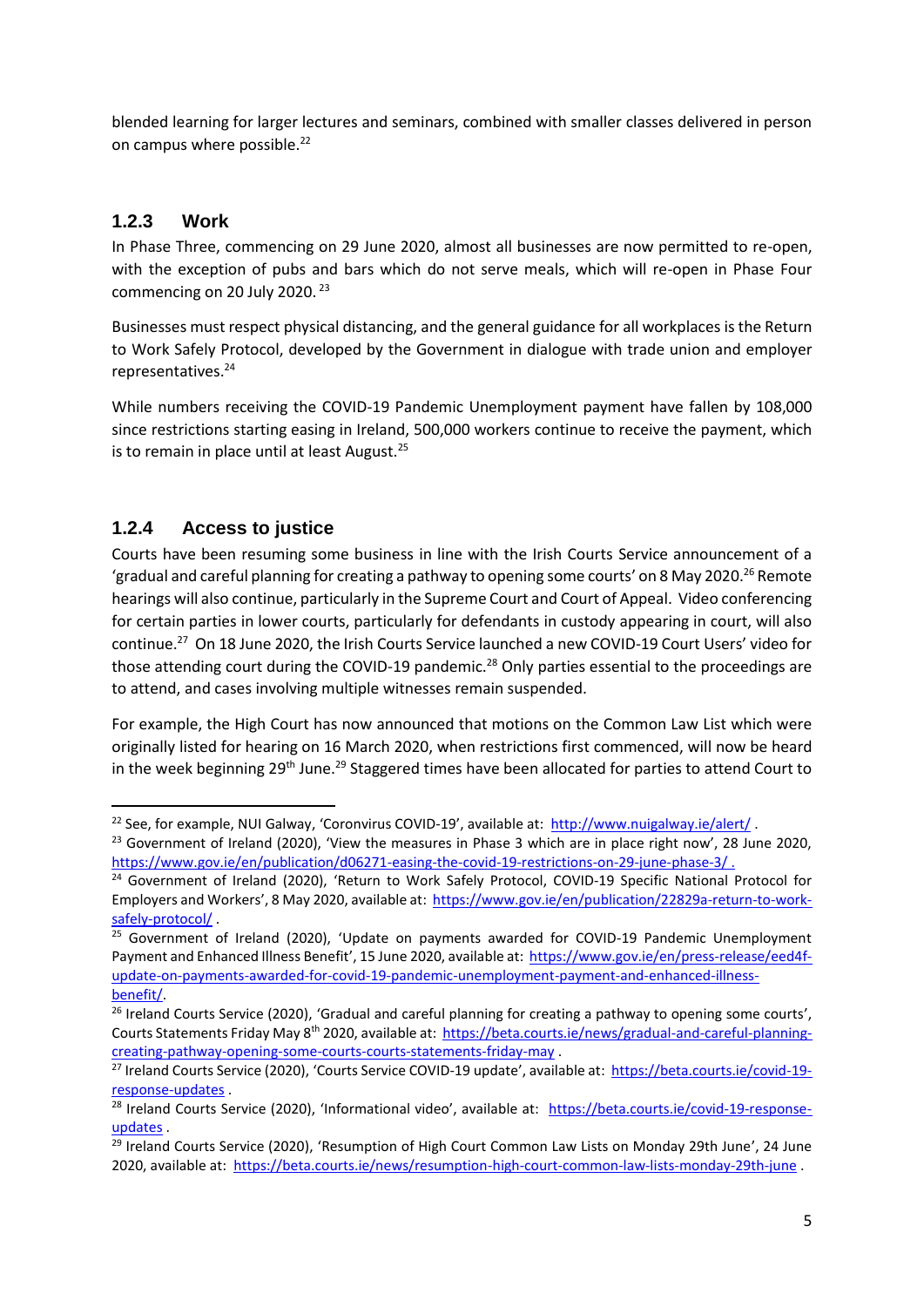comply with social distancing. However, cases on the personal injury claims list remain suspended, due to the numbers of witnesses involved, and the President of the High Court has urged members of the legal profession to continue to negotiate with one another to find settlement out of court.<sup>30</sup>

#### **1.2.5 Freedom of movement**

**.** 

In **Ireland**, the official advice remains that all non-essential travel should be avoided until further notice, which includes Great Britain, but does not apply to Northern Ireland. The Irish Health Authorities require anyone coming into Ireland, apart from those coming from Northern Ireland, and certain providers of essential supply chain services, to self-isolate for 14 days, upon arrival.<sup>31</sup> From 28 May, it is a legal requirement to complete a COVID-19 Passenger Locator Form to indicate where you will be self-isolating, and failure to do so will be punishable by a fine not exceeding €2,500 or imprisonment for a maximum of 6 months. $32$ 

These regulations will remain in effect until 9 July 2020, before which a 'green list' of countries will be put in place. The 14 day quarantine will be lifted for countries on the green list, which will be compiled based on epidemiological data, and subject to change every two weeks.<sup>33</sup>

There has been no change to the measures put in place by Ireland's International Protection Office, which is open to the public on a limited basis, and is processing new applications for asylum only, with all substantive interviews cancelled until further notice.<sup>34</sup>

Latest available statistics show that there has been a sharp drop in numbers applying for asylum. In the month of May 2020, only 16 applications were made for international protection, compared to 384 in the month of May 2019. In the year to date, 775 applications for international protection were made from  $1^{st}$  January to  $31^{st}$  May 2020, compared to 1,852 in the same period last year.<sup>35</sup>

<sup>&</sup>lt;sup>30</sup> Ireland Courts Service (2020), 'Statement of President of the High Court regarding the Personal Injuries Claims', listed in the Legal Diary for the 23, 24 and 25 June, available at: [https://beta.courts.ie/covid-19](https://beta.courts.ie/covid-19-response-updates) [response-updates](https://beta.courts.ie/covid-19-response-updates) .

<sup>&</sup>lt;sup>31</sup> Ireland, Department of Foreign Affairs and Trade, 'General COVID-19 Travel Advisory in Operation', available at:<https://www.dfa.ie/travel/travel-advice/coronavirus/>.

<sup>&</sup>lt;sup>32</sup> Ireland, Department of Health (2020), 'Minister for Health confirms new travel measures in light of COVID-19 pandemic', 25 May 2020, available at: [https://www.gov.ie/en/press-release/d09ad0-minister-for-health](https://www.gov.ie/en/press-release/d09ad0-minister-for-health-confirms-new-travel-measures-in-light-of-covid-1/)[confirms-new-travel-measures-in-light-of-covid-1/](https://www.gov.ie/en/press-release/d09ad0-minister-for-health-confirms-new-travel-measures-in-light-of-covid-1/) .

<sup>33</sup> RTÉ News (2020), "Green list' to see some travel restrictions eased from 9 July', 25 June 2020, available at: <https://www.rte.ie/news/2020/0625/1149677-ireland-coronavirus-travel/>.

<sup>&</sup>lt;sup>34</sup> Ireland, International Protection Office (2020), 'Important Notice re COVID-19', 5 May 2020, available at: <http://www.ipo.gov.ie/><br>35 steeling

<sup>35</sup> Ireland, International Protection Office, 'Statistics', available at: <http://www.ipo.gov.ie/en/ipo/pages/statistics> .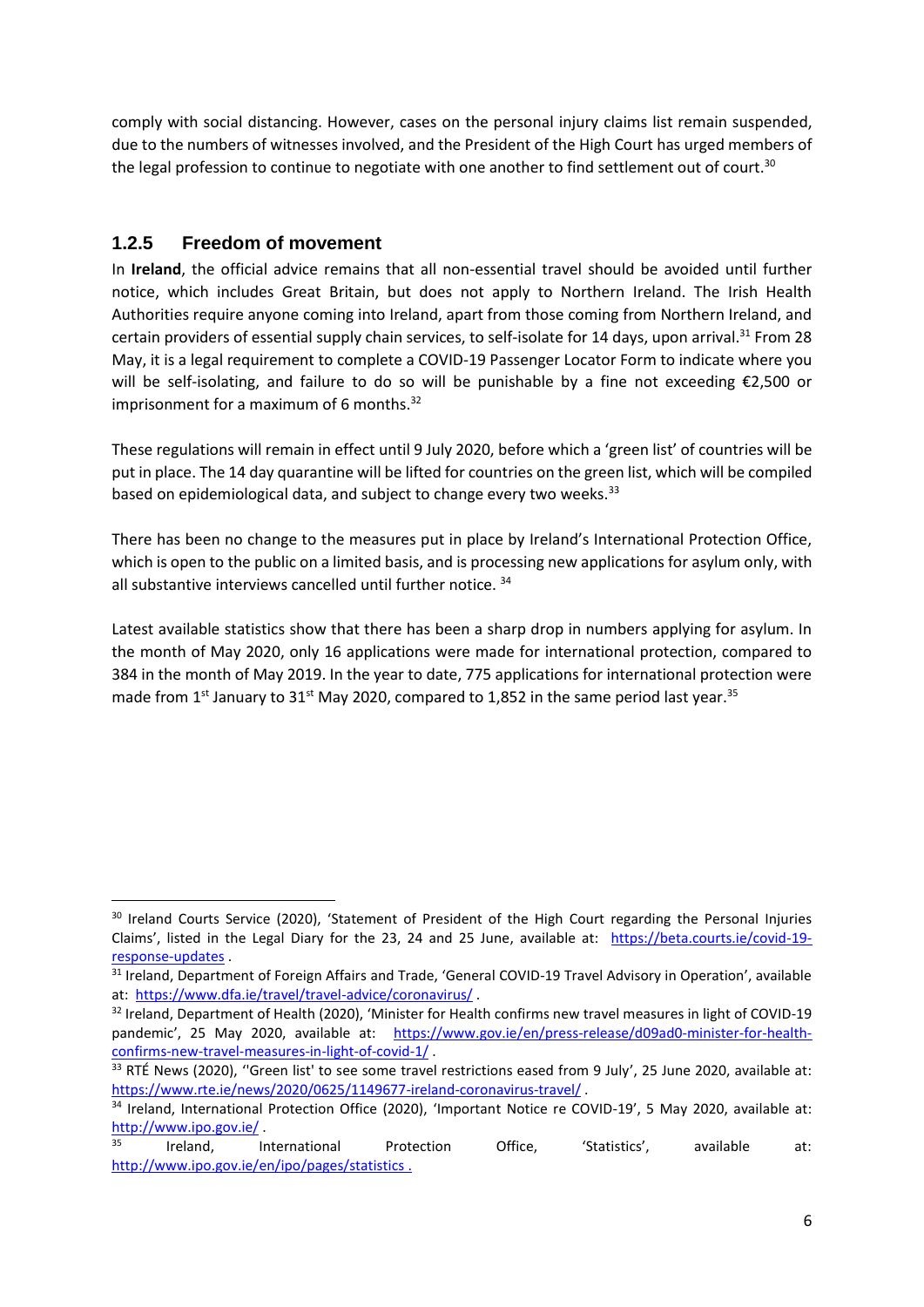## **1.3 Impact of measures on particular groups**

#### **1.3.1 Women**

1

In Ireland, women's well-being has been more adversely affected by the COVID-19 crisis than men, according to the Irish Government Central Statistics Office.<sup>36</sup> The survey found that women were more likely than men to report being 'downhearted and depressed', more women reported an increase in consumption of alcohol, tobacco and junk food, and more women were extremely concerned about their own or someone else's health. In addition, almost half (48.6%) of women reported they would like to return to their workplace after COVID-19 restrictions are lifted, compared to less than one-third of men (31.7%).<sup>37</sup> This may be partly explained by the results of another Central Statistics Office survey, which found that women are more likely to be caring for a dependent family member or friend, more likely to report childcare issues, and more likely to find it difficult working from home because of family being around.<sup>38</sup>

As elsewhere, the COVID-19 restrictions have seen a sharp increase in domestic violence, largely affecting women. While most forms of crime have declined, Gardaí have received an increase of 24% in calls for assistance in respect of domestic abuse incidents for the year to date.<sup>39</sup> A campaign to proactively protect potential victims of domestic violence, known as Operation Faoiseamh, saw Gardaí reach out to 8,200 previous victims of domestic abuse. Survivors of domestic violence reportedly responded well to this operation, and Gardaí identified a large number of cases warranting further action.<sup>40</sup>

107 people, all men, were prosecuted for domestic violence in the last two weeks of May, according to Gardaí.<sup>41</sup> NGO Women's Aid commended the Garda operation, saying that it is 'encouraging to see priority being given to the issue of domestic violence […] by the leadership and rank and file Garda members' but warned that: 'We know only a small percentage of victims ever contact the Garda so [these] figures are the tip of the iceberg'.<sup>42</sup>

<sup>&</sup>lt;sup>36</sup> Ireland, Central Statistics Office (2020), 'Social impact of COVID-19 on Women and Men Statistical Release', 19 May 2020, available at: [https://www.cso.ie/en/releasesandpublications/er/sic19wm/socialimpactofcovid-](https://www.cso.ie/en/releasesandpublications/er/sic19wm/socialimpactofcovid-19onwomenandmenapril2020/)[19onwomenandmenapril2020/](https://www.cso.ie/en/releasesandpublications/er/sic19wm/socialimpactofcovid-19onwomenandmenapril2020/) .

<sup>&</sup>lt;sup>37</sup> Ireland, Central Statistics Office (2020), 'Social impact of COVID-19 on Women and Men Statistical Release', 19 May 2020, available at: [https://www.cso.ie/en/releasesandpublications/er/sic19wm/socialimpactofcovid-](https://www.cso.ie/en/releasesandpublications/er/sic19wm/socialimpactofcovid-19onwomenandmenapril2020/)[19onwomenandmenapril2020/](https://www.cso.ie/en/releasesandpublications/er/sic19wm/socialimpactofcovid-19onwomenandmenapril2020/) .

<sup>&</sup>lt;sup>38</sup> Ireland, Central Statistics Office (2020), 'Employment and Life Effects of COVID-19', 13 May 2020, <https://www.cso.ie/en/releasesandpublications/er/elec19/employmentandlifeeffectsofcovid-19/> .

<sup>&</sup>lt;sup>39</sup> Ireland, Department of Justice (2020), 'Dail statement by Minister for Justice and Equality Charlie Flanagan TD, Domestic abuse in the context of COVID-19', 24 June 2020, available at: <http://www.justice.ie/en/JELR/Pages/SP20000124> .

<sup>&</sup>lt;sup>40</sup> Irealnd, Department of Justice and Equality (2020), 'Dail statement by Minister for Justice and Equality Charlie Flanagan TD, Domestic abuse in the context of COVID-19', 24 June 2020, available at: <http://www.justice.ie/en/JELR/Pages/SP20000124> .

<sup>41</sup> RTÉ News (2020), '25% rise in domestic violence calls during pandemic-, 9 June 2020, available at: <https://www.rte.ie/news/2020/0609/1146245-domestic-violence-gardai/>.

<sup>&</sup>lt;sup>42</sup> Women's Aid Ireland (2020), 'Media Release: Garda Statistics on Domestic Abuse During Covid-19 only the tip of the iceberg', 9 June 2020, available at: [https://www.womensaid.ie/about/newsevents/news/2020/06/09/media-release-garda-statistics-on](https://www.womensaid.ie/about/newsevents/news/2020/06/09/media-release-garda-statistics-on-domestic-abuse-d/)[domestic-abuse-d/](https://www.womensaid.ie/about/newsevents/news/2020/06/09/media-release-garda-statistics-on-domestic-abuse-d/) .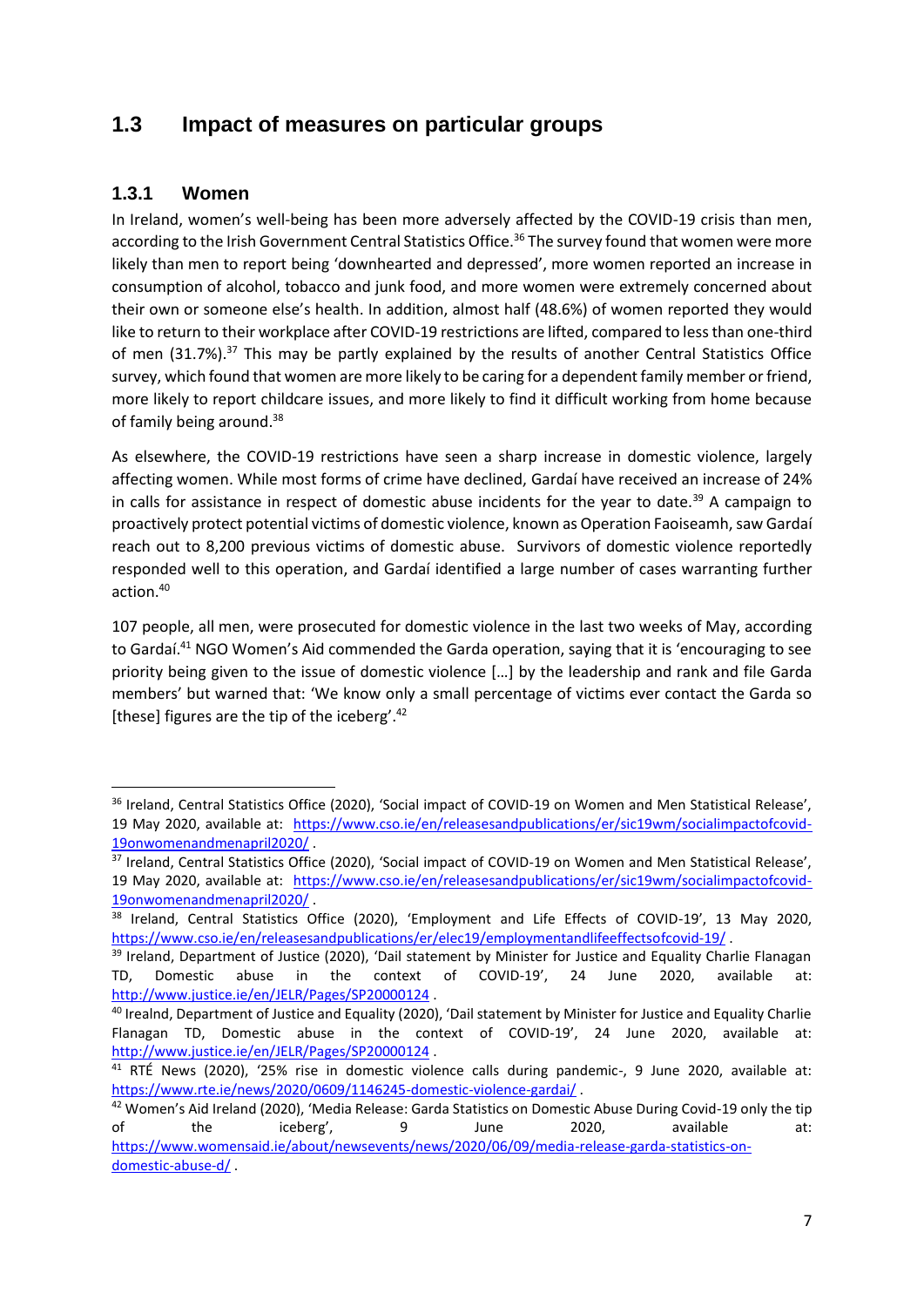#### **1.3.2 Older people**

Almost 94% of people dying from COVID-19 in Ireland have been aged 65 or over.<sup>43</sup> A large proportion of these deaths are associated with nursing homes, which is the primary model of care for older persons in Ireland. 257 clusters of cases have been associated with nursing homes since the start of the pandemic. <sup>44</sup>

A COVID-19 nursing home expert panel was established on 23<sup>rd</sup> May 2020 to make recommendations to the Minister for Health on protective COVID-19 response measures in nursing homes for the next 6-18 months. <sup>45</sup> While it was originally stated that this panel would make its recommendations by the end of June, no report has as yet been made public. The panel invited written submissions to its work between 10 and 18 June 2020.<sup>46</sup> This consultation is currently being reviewed.

From 15 June 2020, visits to nursing homes were permitted to resume on a limited basis. Each resident can have two named visitors, but only one can visit at any one time. Visitors must wash their hands, but the wearing of PPE and a face mask is at the discretion of nursing home staff.<sup>47</sup>

While older people in the general population, are still being advised to 'cocoon', the guidelines around this advice have been modified slightly in line with the relaxing of restrictions. For example, the advice for cocooners is to avoid group activities, but that it is 'reasonable' to go to services e.g. a local library, that are providing dedicated hours for older people.<sup>48</sup> However, advice on cocooning remains nonmandatory guidelines, since there is no distinction in age with regard to mandatory public health provisions.

#### **1.3.3 Homeless people**

1

In the Government report for April 2020, there were 9,355 people (adults and children) in emergency homelessness accommodation in Ireland, a drop of 572 people from the number in March.<sup>49</sup> This third consecutive monthly drop in homelessness can be contributed to efforts by the State, local authorities and NGOs to alleviate overcrowding in emergency accommodation during the pandemic. The rent

<sup>43</sup> That is 93.53%, see Ireland, Health Service Executive (2020), 'Epidemiology of COVID-19 in Ireland: Report prepared by the Health Protection Surveillance Centre on 31/05/2020 for National Public Health Emergency Team', The available at: [https://www.hpsc.ie/a](https://www.hpsc.ie/a-z/respiratory/coronavirus/novelcoronavirus/casesinireland/epidemiologyofcovid-19inireland/COVID-19_Daily_epidemiology_report_(NPHET)_26062020%20v1%20website.pdf)[z/respiratory/coronavirus/novelcoronavirus/casesinireland/epidemiologyofcovid-19inireland/COVID-](https://www.hpsc.ie/a-z/respiratory/coronavirus/novelcoronavirus/casesinireland/epidemiologyofcovid-19inireland/COVID-19_Daily_epidemiology_report_(NPHET)_26062020%20v1%20website.pdf)

<sup>19</sup> Daily epidemiology report (NPHET) 26062020%20v1%20website.pdf .

<sup>44</sup> Ireland Health Service Executive (2020), 'Epidemiology of COVID-19 in Ireland: Report prepared by the Health Protection Surveillance Centre on 31/05/2020 for National Public Health Emergency Team', available at: [https://www.hpsc.ie/a-z/respiratory/coronavirus/novelcoronavirus/casesinireland/epidemiologyofcovid-](https://www.hpsc.ie/a-z/respiratory/coronavirus/novelcoronavirus/casesinireland/epidemiologyofcovid-19inireland/COVID-19_Daily_epidemiology_report_(NPHET)_26062020%20v1%20website.pdf)[19inireland/COVID-19\\_Daily\\_epidemiology\\_report\\_\(NPHET\)\\_26062020%20v1%20website.pdf](https://www.hpsc.ie/a-z/respiratory/coronavirus/novelcoronavirus/casesinireland/epidemiologyofcovid-19inireland/COVID-19_Daily_epidemiology_report_(NPHET)_26062020%20v1%20website.pdf) .

<sup>45</sup> Government of Ireland (2020), 'Minister for Health announces the establishment of a COVID-19 Nursing Home Expert Panel', 23 May 2020, available at: [https://www.gov.ie/en/press-release/81910-minister-for-health](https://www.gov.ie/en/press-release/81910-minister-for-health-announces-the-establishment-of-a-covid-19-nursing-home-expert-panel/)[announces-the-establishment-of-a-covid-19-nursing-home-expert-panel/](https://www.gov.ie/en/press-release/81910-minister-for-health-announces-the-establishment-of-a-covid-19-nursing-home-expert-panel/) .

<sup>46</sup> Ireland, Department of Health (2020), 'COVID-19 Nursing Homes Expert Panel invites written submissions', [https://www.gov.ie/en/press-release/a2960-covid-19-nursing-homes-expert-panel-invites-written](https://www.gov.ie/en/press-release/a2960-covid-19-nursing-homes-expert-panel-invites-written-submissions/)[submissions/](https://www.gov.ie/en/press-release/a2960-covid-19-nursing-homes-expert-panel-invites-written-submissions/) .

<sup>47</sup> Ireland Health Service Executive (2020), Visiting nursing homes and residential care facilities, 15 June 2020, available at: [https://www2.hse.ie/conditions/coronavirus/visiting-nursing-homes-and-residential-care](https://www2.hse.ie/conditions/coronavirus/visiting-nursing-homes-and-residential-care-facilities.html)[facilities.html](https://www2.hse.ie/conditions/coronavirus/visiting-nursing-homes-and-residential-care-facilities.html)

<sup>48</sup> Ireland Citizens Information Centre, (2020), 'Cocooning during COVID-19', available at: [https://www.citizensinformation.ie/en/health/covid19/cocooning\\_during\\_covid19.html](https://www.citizensinformation.ie/en/health/covid19/cocooning_during_covid19.html) .

 $49$  Government of Ireland (2020), 'Homeless Report – April 2020', available at: [https://www.housing.gov.ie/sites/default/files/publications/files/homeless\\_report\\_-\\_april\\_2020.pdf](https://www.housing.gov.ie/sites/default/files/publications/files/homeless_report_-_april_2020.pdf) .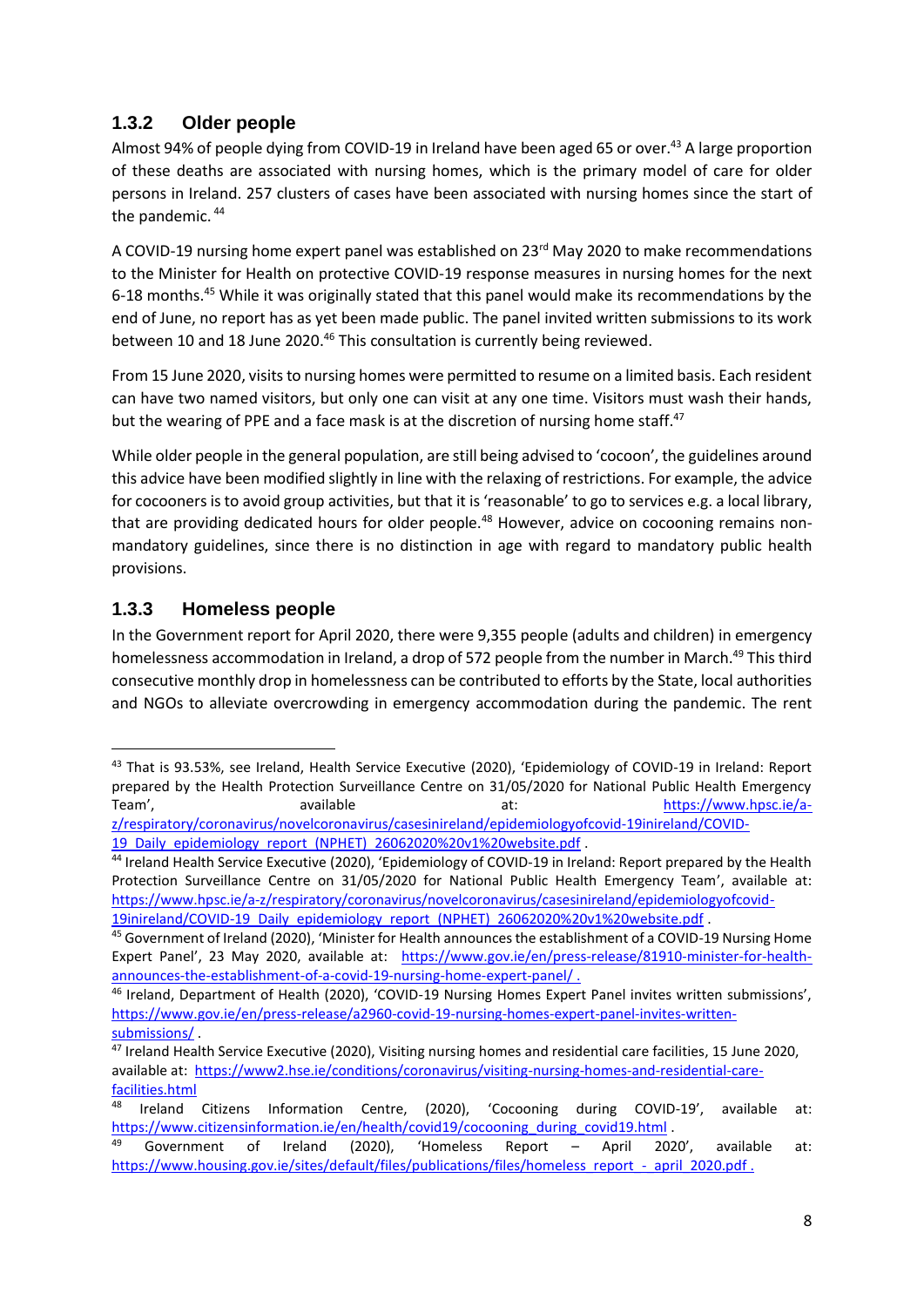freeze and ban on evictions introduced during the pandemic has also played a significant role in keeping the numbers from entering homelessness, and leading homelessness campaigner Father Peter McVerry has called upon the Government to extend the rent freeze and eviction ban for up to two years.<sup>50</sup> If these measures are not extended, homelessness NGOs are warning of a 'second wave' of homelessness, with the potential for a sudden sharp increase in homelessness once bans on evictions and the rent freeze are lifted.<sup>51</sup>

There were two deaths of homeless people from COVID-19 in the reporting period, the first amongst homeless people to have occurred since the start of the pandemic.<sup>52</sup> There have been no reports of hatred or discrimination reported towards homeless people regarding the spread of the virus.

# **2 Selected issues emerging during the COVID-19 crisis**

#### **2.1 Xenophobic speech, acts of harassment and violent attacks**

In Ireland, further reports have emerged of xenophobic verbal abuse and intimidation of people of Asian origin in reference to COVID-19. Trinity College Dublin are currently collaborating on research with colleagues in the UK on the impact of the pandemic on international students, and Dr Eimear Nolan has detailed some instances on verbal abuse and harassment of ethnic Asians living in Ireland, as far back as December 2019.<sup>53</sup>

A national conversation about tackling racism has been sparked by the killing of George Floyd, and this appears to have created some momentum in government around lapsed commitments to produce a new anti-racism strategy. In its Programme for Government, the new administration has committed to ending the 20 year old direct provision system for international protection applicants (asylum seekers) within its lifetime.<sup>54</sup> The highlighting of the impossibility of self-isolation and social distancing in direct provision facilities during the COVID-19 pandemic may have served to heighten political pressure to end the system.<sup>55</sup>

**.** 

<sup>&</sup>lt;sup>50</sup> RTÉ News (2020), 'McVerry calls for rent freeze, eviction ban extension for up to two years', 16 June 2020, available at:<https://www.rte.ie/news/ireland/2020/0616/1147737-mcverry-rent-freeze/>.

<sup>&</sup>lt;sup>51</sup> The Journal.ie (2020), 'In Galway and Cork, concerns grow about 'sharp increase' in homelessness in coming months', 4 July 2020, available at: [https://www.thejournal.ie/homelessness-galway-cork-homeless-simon](https://www.thejournal.ie/homelessness-galway-cork-homeless-simon-community-5139472-Jul2020/)[community-5139472-Jul2020/](https://www.thejournal.ie/homelessness-galway-cork-homeless-simon-community-5139472-Jul2020/) .

<sup>52</sup> The Journal.ie (2020), 'Warning over 'second wave' of homelessness in coming months', 21 June 2020, available at: [https://www.thejournal.ie/homelessness-galway-cork-homeless-simon-community-5139472-](https://www.thejournal.ie/homelessness-galway-cork-homeless-simon-community-5139472-Jul2020/) [Jul2020/](https://www.thejournal.ie/homelessness-galway-cork-homeless-simon-community-5139472-Jul2020/) .

<sup>53</sup> The Irish Times (2020), 'We must not let fear of Covid-19 turn us against our Asian community', 31 March 2020, available at: [https://www.irishtimes.com/opinion/we-must-not-let-fear-of-covid-19-turn-us-against-our](https://www.irishtimes.com/opinion/we-must-not-let-fear-of-covid-19-turn-us-against-our-asian-community-1.4216977)[asian-community-1.4216977](https://www.irishtimes.com/opinion/we-must-not-let-fear-of-covid-19-turn-us-against-our-asian-community-1.4216977) .

<sup>54</sup> The Irish Times (2020), 'New Department of Children to be responsible for Direct Provision', 28 June 2020, available at: [https://www.irishtimes.com/news/ireland/irish-news/new-department-of-children-to-be](https://www.irishtimes.com/news/ireland/irish-news/new-department-of-children-to-be-responsible-for-direct-provision-1.4290769)[responsible-for-direct-provision-1.4290769](https://www.irishtimes.com/news/ireland/irish-news/new-department-of-children-to-be-responsible-for-direct-provision-1.4290769) .

<sup>55</sup> Amnesty International Ireland (2020), 'Protect People in Direct Provision from COVID-19', available at: <https://www.amnesty.ie/direct-provision-covid19/> .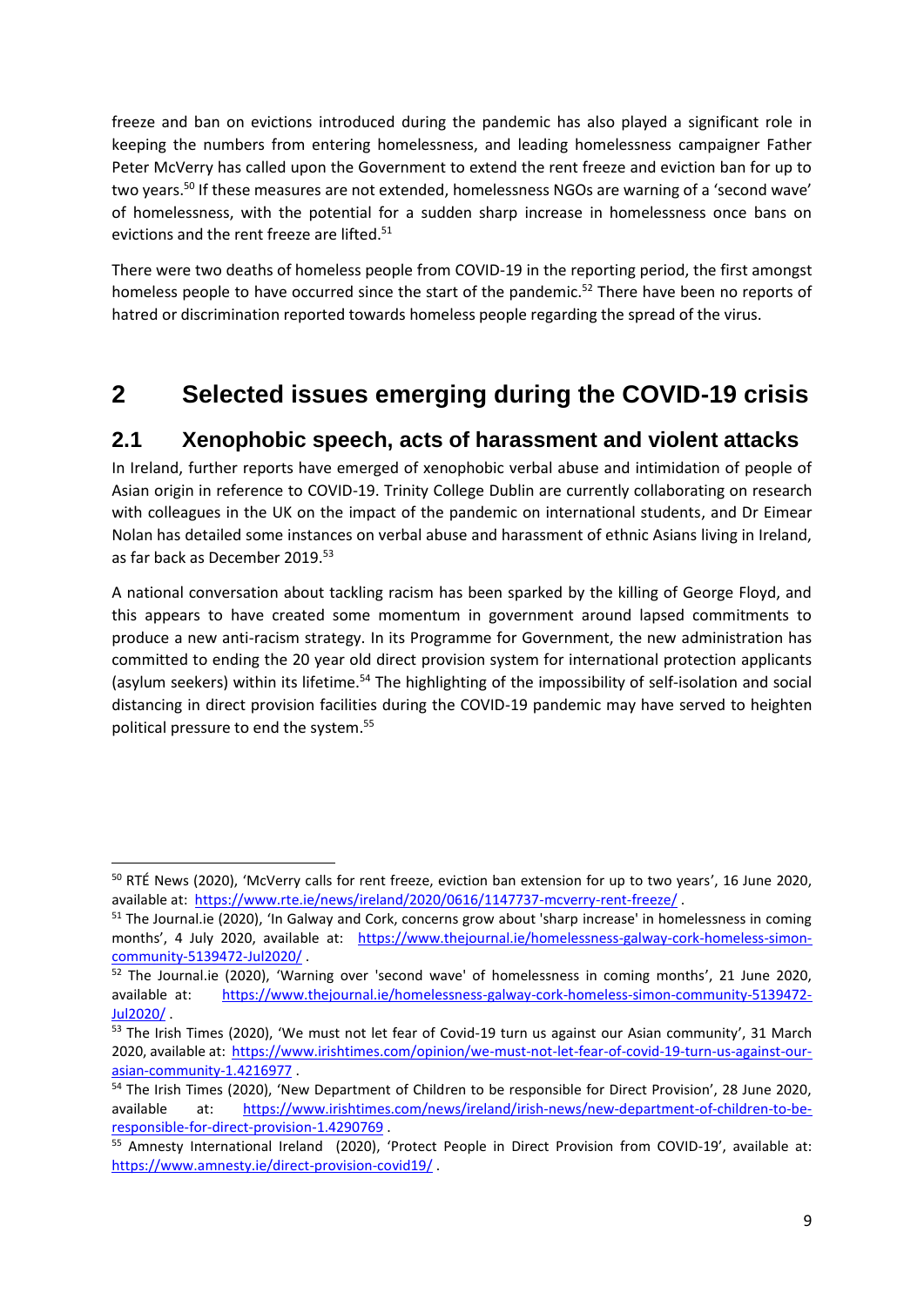# **2.2 Infringement of privacy and/or data protection rights**

No specific instances of infringement of privacy and/or data protection rights in relation to COVID-19 were noted during the reporting period.

However, a key development in Ireland was the release on 26 June 2020 of the Data Protection Impact Assessment and source code of the Irish COVID-19 tracker app, ahead of the launch of the app.<sup>56</sup> The Irish Council for Civil Liberties and Digital Rights Ireland welcomed the establishment of an App Advisory Committee, and the inclusion of a 'self-destruct' mechanism after 90 days if the app is found to be ineffective. However, they claimed that there was not sufficient evidence to show that the app would improve the speed and accuracy of manual contact tracing, stating that the evidence suggests that Bluetooth signal strength, on which the app relies, is not a reliable means to detect contact with individuals infected with COVID-19.<sup>57</sup>

Speaking to the Irish Times, data privacy consulting firm Castlebridge argued that the app's multiple functions, including symptom tracking, goes against the advice given by the European Data Protection Board in April. However, a rationale is provided for this in the Data Privacy Impact Assessment, which uses a broad definition of contact tracing to include symptom onset data.<sup>58</sup>

# **2.3 Spread of disinformation online**



**.** 

In **Ireland,** a Public Information Booklet (pictured left)on COVID-19 were circulated to all households. This explained

<sup>&</sup>lt;sup>56</sup> Ireland Health Service Executive (2020), 'Covid Tracker App', available at: [https://www.hse.ie/eng/services/news/newsfeatures/covid19-updates/covid-tracker-app/covid-tracker](https://www.hse.ie/eng/services/news/newsfeatures/covid19-updates/covid-tracker-app/covid-tracker-app.html)[app.html](https://www.hse.ie/eng/services/news/newsfeatures/covid19-updates/covid-tracker-app/covid-tracker-app.html) .

<sup>57</sup> The Irish Council for Civil Liberties and Digital Rights Ireland (2020), 'ICCL and DRI raise questions on efficacy of HSE contact-tracing app', 26 June 2020, available at: [https://www.iccl.ie/news/iccl-and-dri-raise-questions](https://www.iccl.ie/news/iccl-and-dri-raise-questions-on-efficacy-of-hse-contact-tracing-app/)[on-efficacy-of-hse-contact-tracing-app/](https://www.iccl.ie/news/iccl-and-dri-raise-questions-on-efficacy-of-hse-contact-tracing-app/) .

<sup>58</sup> The Irish Times (2020), 'HSE reveals key documents ahead of Covid-19 tracker app', 26 June 2020, available at: [https://www.irishtimes.com/news/ireland/irish-news/hse-reveals-key-documents-ahead-of-covid-19](https://www.irishtimes.com/news/ireland/irish-news/hse-reveals-key-documents-ahead-of-covid-19-tracker-app-1.4289700) [tracker-app-1.4289700](https://www.irishtimes.com/news/ireland/irish-news/hse-reveals-key-documents-ahead-of-covid-19-tracker-app-1.4289700) .